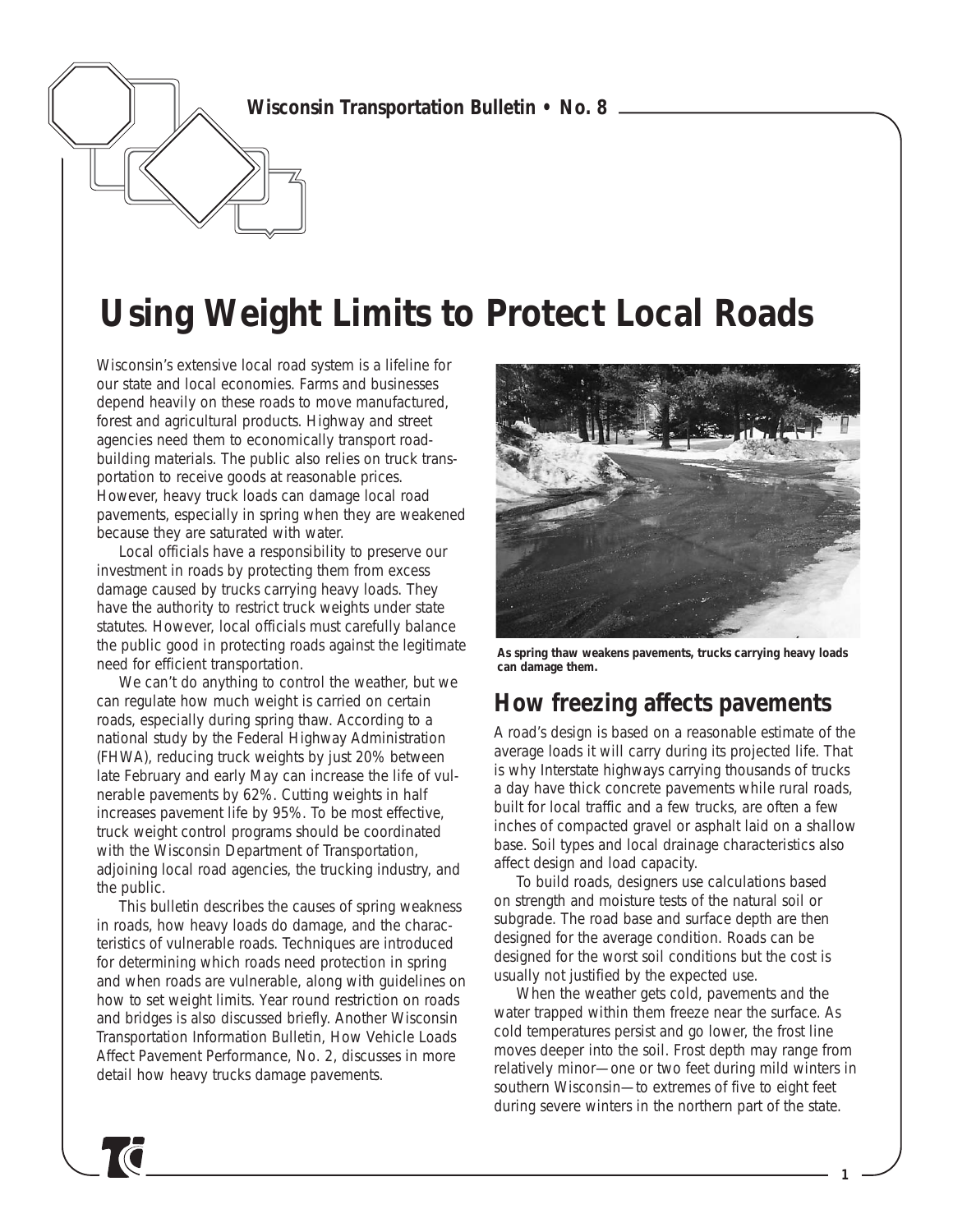#### *Frost action and frost heaves*

Pavements can be severely damaged in winter by frost heaves from water freezing in the soil. Damage can be particularly bad when the heaving is greater in one pavement section than another or when it occurs next to structures that don't move, like bridges or manholes.

There are three critical factors in frost heave: freezing temperatures, a source of water, and susceptible soils. Frost heave results not just from the natural expansion of water as it freezes, but from the buildup of a series of ice layers, called lenses, that form at the freezing front as it penetrates downward. This can cause heaves of a few inches to several feet.

Water comes from the normal water table. Problems are more severe when the water table is near the pavement surface, but significant frost heaving can occur even when it is many feet below the actual frost depth.

Frost-susceptible soils are fine-grained like silt and clay. These permit water to move from the water table to the freezing front through capillary action. Silt is usually the worst because it has enough capillary action to move water and its pore spaces are big enough to transmit large amounts of water. Granular soils like sand have relatively large pore spaces which generally do not have sufficient capillary action to be frost susceptible.

#### *Spring thaw*

In spring, roads begin to thaw from both the top and bottom. As ice in the pavement melts, water saturates the road's base and subgrade. These layers lose strength, like a handful of mud compared to dry soil. As thawing continues, melt water becomes trapped in the upper subgrade, unable to drain away through the frozen soils below. Pavements weaken considerably in a very short time under these conditions.

The weakness can continue for weeks or months after the pavement is completely thawed. It takes a long time for water to leave the pavement because frost-susceptible silt and clay soils are relatively slow to drain.



*Variation in pavement strength throughout the year.*

### **How heavy vehicles damage roads**

Without adequate support, a pavement or gravel surface deflects too much under trucks carrying heavy loads, developing cracks or ruts. These then let more moisture penetrate, worsening the cycle until the road fails completely. The amount of damage a road sustains is directly related to the weight of the load and how often it is applied, according to tests by AASHTO (the American Association of State Highway and Transportation Officials). Passenger autos and light duty vehicles are not a problem. It is trucks carrying legal weight loads of up to 80,000 GVW over weakened surfaces which do the damage. When trucks carry loads that are heavier than the statutory weight limit, the potential for damage is much higher.



Another factor is the amount of weight and number of tires on each axle. Damage increases rapidly with higher axle loads and actually worsens at a faster rate than the load increases. A nine-ton axle load, for example, causes about ten times more damage than a five-ton axle load. Distributing a vehicle's weight and its payload over more axles and tires makes the load lighter at each point of contact, reducing damage to the road.

However, low-inflation tires do not protect roads from damage. It has been commonly assumed that large loads carried by off road equipment would have little adverse affect because they have flotation tires or treads that allow them to work in soft soils. In actual field tests, the South Dakota DOT showed that off road equipment with axle loads that exceeded legal limits caused damage to asphalt, sealcoat, and gravel roads and shortened pavement life.

Imposing restrictions on truck weight limits is a reasonable and practical way to protect vulnerable local roads when they are at their weakest. Spring weight limits should begin with the first thawing and continue until the pavement is again strong enough to carry normal loads.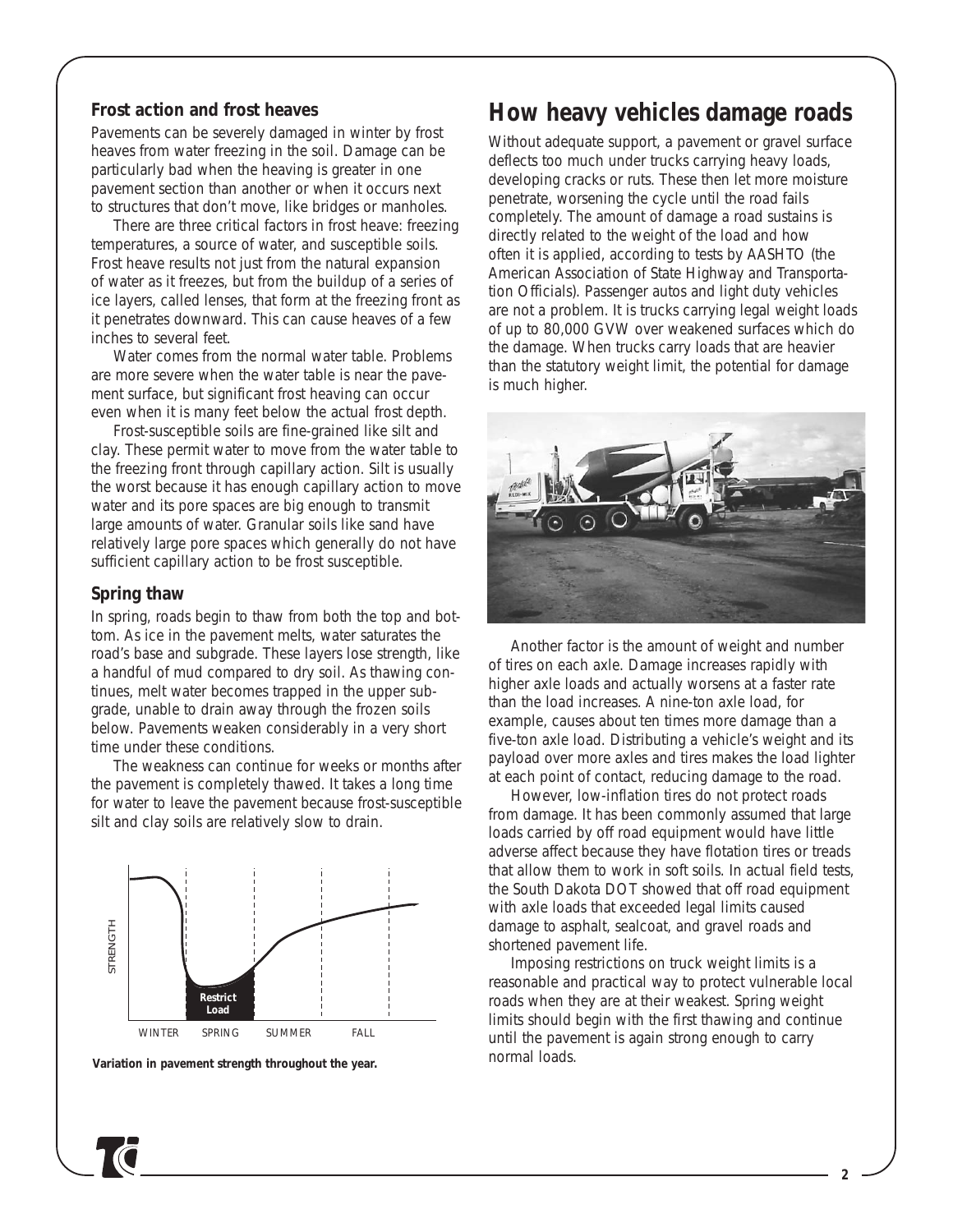### **Choosing roads for spring weight restrictions**

Consider the following factors in deciding which roads or segments should have restrictions.

- *Pavement thickness* Asphalt surfaces of two inches or less, or total pavement less than 12 inches thick.
- *Type of subgrade* Fine-grained subgrade soils, like silts and clays, and areas with a high water table and poor drainage.
- *Past experience* Areas with alligator cracking or rutting that break up every year and need frequent patching and repair.
- *Amount and type of truck traffic* Consider all truck traffic and especially seasonally higher volumes of trucks carrying heavy loads.
- *Surface deflection* Pavement sections where the surface deflects or bends 50% more during spring thaw than in summer. Also, increased deflection lower than 50% on weaker pavements where summer deflections are relatively high.
- *Pavement age/condition* Weight restrictions can protect your investment in new pavements and prolong the life of weak or aging pavements.

### **Year round restrictions — Class II and Class B roads**

All public roads are considered to be Class A unless designated otherwise. Vehicle weight restrictions established in Chapter 348 are intended for travel on Class A highways. Some roads, designated Class II or Class B, have permanent weight restrictions, with some exceptions.

The state may designate certain highways as Class II. These are limited to legal loads. No overloads are allowed, even when the hauler has an overload permit. About 1600 miles of state highway, mostly in the north and west, are Class II.

State, county and local authorities may designate all or a portion of their systems as Class B highways under Sections 349.15 and 349.16, Wisconsin Statutes. This designation reduces the permitted weight, year round, not to exceed 60% of the legal load limits. It takes effect when signs are posted and remains in effect until the signs are removed.

Two types of loads are exempted under Class B designation. The rules now allow local pick-up and delivery of full legal loads. Also, waste haulers can haul their full legal load if, because of health concerns, the material must be removed from a septic or holding tank within 24 hours and if they minimize their travel on the weightrestricted roads.



Class B highway designation, which in general is permanent, not seasonal, is intended for situations where the pavement cannot withstand normal, legal truck weights. Such roads may not have been constructed to adequately handle these loads, or they may be roads through low areas with poor supporting soils. The Class B designation is well understood by industry. It is a reasonable option for local authorities when they believe it is necessary to protect pavement. WisDOT recognizes this local authority through administrative code. For example TRANS 255.12(6) requires explicit written permission for movement on Class B local roads even if a state permit has been issued.

Posting reduced load limits, such as a 24-ton limit, is an alternative for protecting roads in weak condition. Local officials may choose this option if the exemptions which were added in 2002 to Class B for local pickup and delivery are unacceptable.

Some bridges may also need protection. Although their strength is not affected by freezing, bridges may be weakened by age. Load limits should be determined by a competent bridge inspector or consulting engineer. As with roads, local agencies have authority to post weight limits for bridges under Chapter 349 of the Wisconsin Statutes. In addition to a sign at the bridge, there must be an advance warning sign at the nearest intersection.

# **Determining weight limit reductions**

A weight reduction of just 20% during critical weeks in March and April can make a major difference in pavement life according to a study by the Federal Highway Administration. As weights are reduced further, potential pavement life increases even more.

Local agencies have the authority to determine seasonal weight limits on their road systems. About 50% of the normal limit is typical, but establishing limits that are consistent with those set by the state DOT and adjoining agencies on nearby roads is strongly recommended. For state highways WisDOT normally uses a

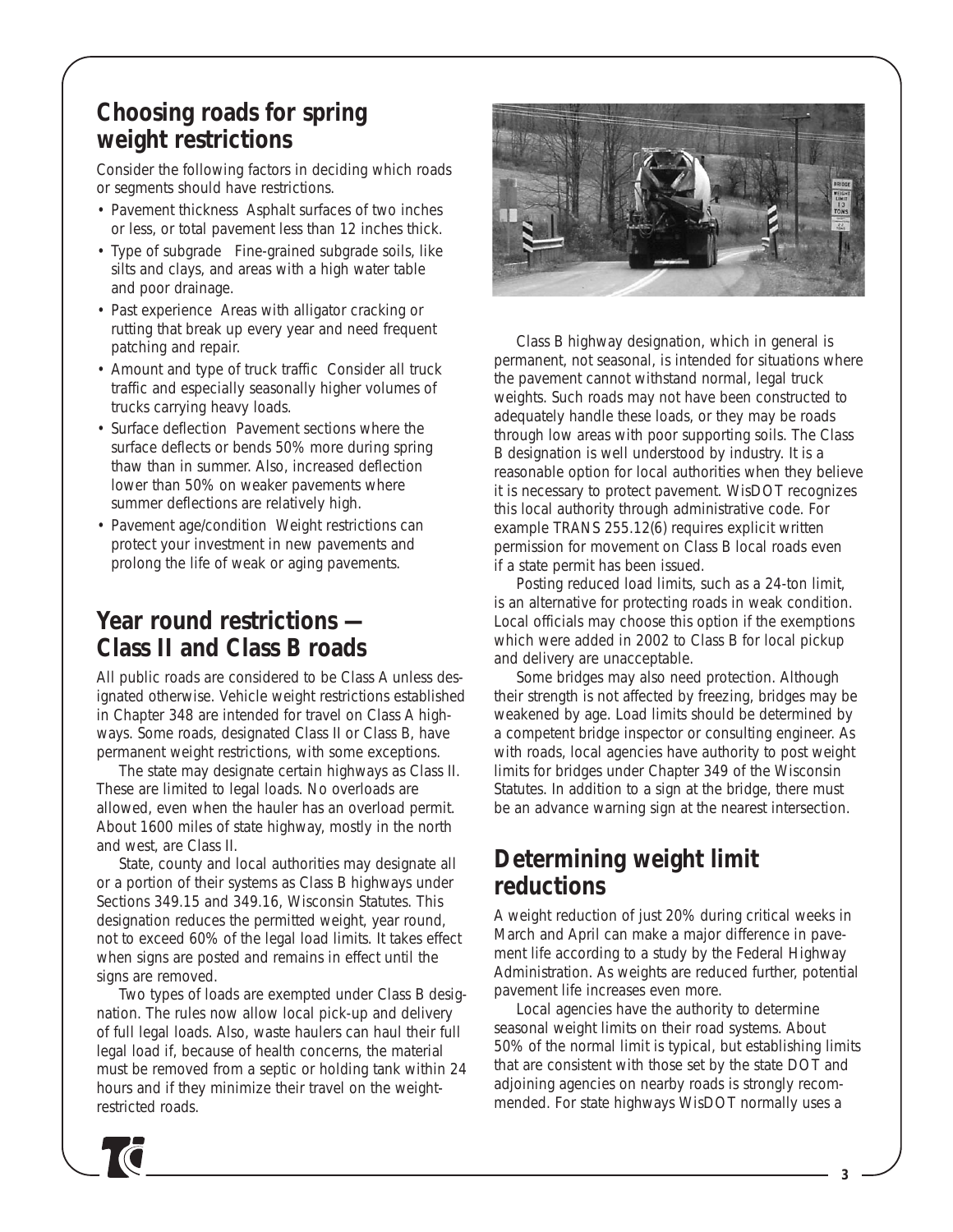| Load<br>reduction | Increase in<br>pavement life |  |
|-------------------|------------------------------|--|
| 20%               | 62%                          |  |
| 30%               | 78%                          |  |
| 40%               | 88%                          |  |
| 50%               | 90%                          |  |

spring weight limit of six tons per single axle and 10 tons per tandem axle.

To be effective, loads should be reduced at least 20%, while reduction over 60% may have little added benefit. Nationally, the average reduction is 44% which would lengthen

pavement life by about 88%, according to study results. Consider other factors also, however. Thin or weak pavements may need significant reductions during spring thaw; small or even modest load reductions will not prevent damage.

Since limits will be ineffective if local haulers do not cooperate with them, the most effective restrictions are reasonable and directly related to pavement damage.

#### *Other remedial actions*

Along with restricting load limits, consider other ways of protecting pavements. When haulers seek exemptions, consider including special requirements. For example, a load could be made in two smaller loads. The route could be modified so that pick-up or delivery is made at the start or end, or so that the route is traveled in a different direction. The goal is to minimize the length of travel and number of truck loads on weak road sections.

Another common approach to exceptions is to require that deliveries be made at night or in the early morning when roads may be stronger due to overnight freezing. Be careful not to overuse this approach. If substantial subgrade thawing has started, a light frost in the pavement surface offers limited value.

Physical changes can also help. For example, where pavements are shaded, you can increase exposure to sunlight by removing trees, billboards or other obstacles. Eliminate standing water in roadside ditches and fill pavement surface cracks to reduce the amount of water getting to the freezing zone.

Improve drainage in the roadbed by removing frost susceptible soils. A three foot combined depth of pavement and replacement base will prevent substantial subgrade freezing in the coldest winter in 10, according to the 1993 *AASHTO Design Guide*.

Install geosynthetics between the free water layer and the freezing zone. Optimal placement depth and whether multiple layers are needed remains to be determined, however. Geosynthetic

reinforcements may also limit damage during spring thaw by helping bridge weak areas and limiting pavement spread.

### **When to begin restrictions**

It can be difficult to determine when the thaw begins. In Wisconsin, it generally starts in early March and is complete by early May. According to 38 years of data from the Wisconsin Department of Transportation (WisDOT), the average date for legal load restrictions on some state highways is March 10. Posting usually begins between March 1–8 in the southern half of the state and March 12–18 in the north. The posted road period generally ends between April 25–May 1 in the south and May 1–14 in the north. However conditions in the state can vary considerably from north to south, and even from road to road in the same county. Unusually warm winters also affect road posting dates. Local knowledge of typical thaw periods is extremely helpful.

Since a uniform system of spring weight restrictions is more understandable and enforceable, it is vital to coordinate with the Wisconsin DOT, the county, and adjoining road agencies. Also, when weight limits are not uniform or when some communities post limits and others don't, vulnerable unposted roads may be damaged by truck traffic taking alternate routes.

Local officials should time their road postings to coincide with the spring weight restrictions that WisDOT posts on the state highway system. The county highway department, WisDOT district maintenance office, and the WisDOT central maintenance office can tell you when they will begin.



**Wisconsin Spring Weight Limits Season on Class II Road Sections**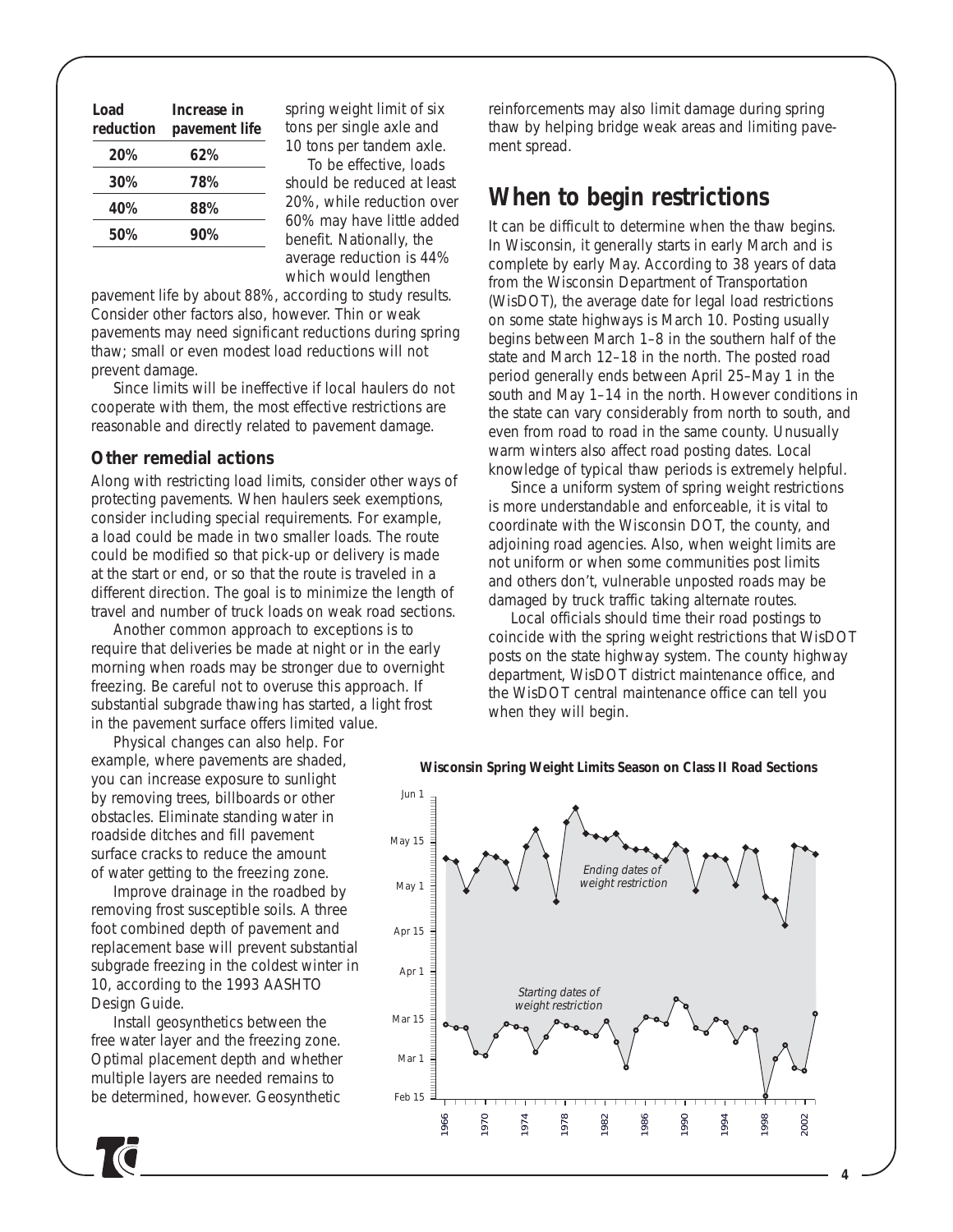

*Thawing conditions can vary considerably from north to south.*

To decide on a posting date, WisDOT uses information from frost tubes buried in pavements around the state. A liquid in the tubes changes color when it freezes. District maintenance staff check the tubes periodically to determine frost depth and location.

There are also about 60 automatic pavement and weather monitoring stations in place around the state. By watching reports from these stations on pavement surface temperatures and at 18 inches below the surface, county and state highway staffs can better predict when spring thawing is underway.

For local roads, you generally must use judgment and experience. However, a Thawing Index (TI)—calculated like heating degree days used by winter fuel suppliers can help you predict when to begin restrictions. Figuring thawing degree days involves recording daily high and low air temperatures in your community and making a

simple calculation. For weaker or problem pavements you may want to record daily highs and lows at the site. Studies also show that the Thawing Index is more reliable for fine-grained soils than coarse-grained ones.

Begin using the Thawing Index when the average daily temperature rises above 29° F—chosen as a reference temperature because tests show that an asphalt pavement surface is 32° F when air temperature is about 29° F. For midwinter thaws, use 31° F as the reference temperature for the Thawing Index because of lower sun angle and increased cloud cover in midwinter.

You can use high and low temperature predictions from a five-day advance weather forecast to project when load restrictions must take effect. This will allow you to prepare the public and alert local heavy haulers.

Pavement thickness determines how many thawing degree days are needed for applying spring load restrictions. The FHWA study *Guidelines for Spring Highway Use Restrictions* has established "should" and "must" Thawing Index levels for thick and thin pavements (see below). The "should" level estimates thaw to the bottom of the base course. The "must" level estimates thaw to about four inches below the bottom of the base course.

### **When to remove restrictions**

In general, keep weight restrictions in place until soils are completely thawed and drained to normal moisture levels. The most accurate way to tell is by testing for

**Thawing Index levels for posting load restrictions on asphalt**

| <b>Pavement structure</b> |                                                               | <b>Thawing Index</b> |              |
|---------------------------|---------------------------------------------------------------|----------------------|--------------|
|                           |                                                               | "Should" Level       | "Must" Level |
| <b>THIN</b>               | Asphalt 2" or less<br>Base course 6" or less                  | 10° F-days           | 40° F-days   |
|                           | <b>THICK</b> Asphalt more than 2"<br>Base course more than 6" | 25° F-days           | 50° F-days   |



*Calculating the Thawing Index*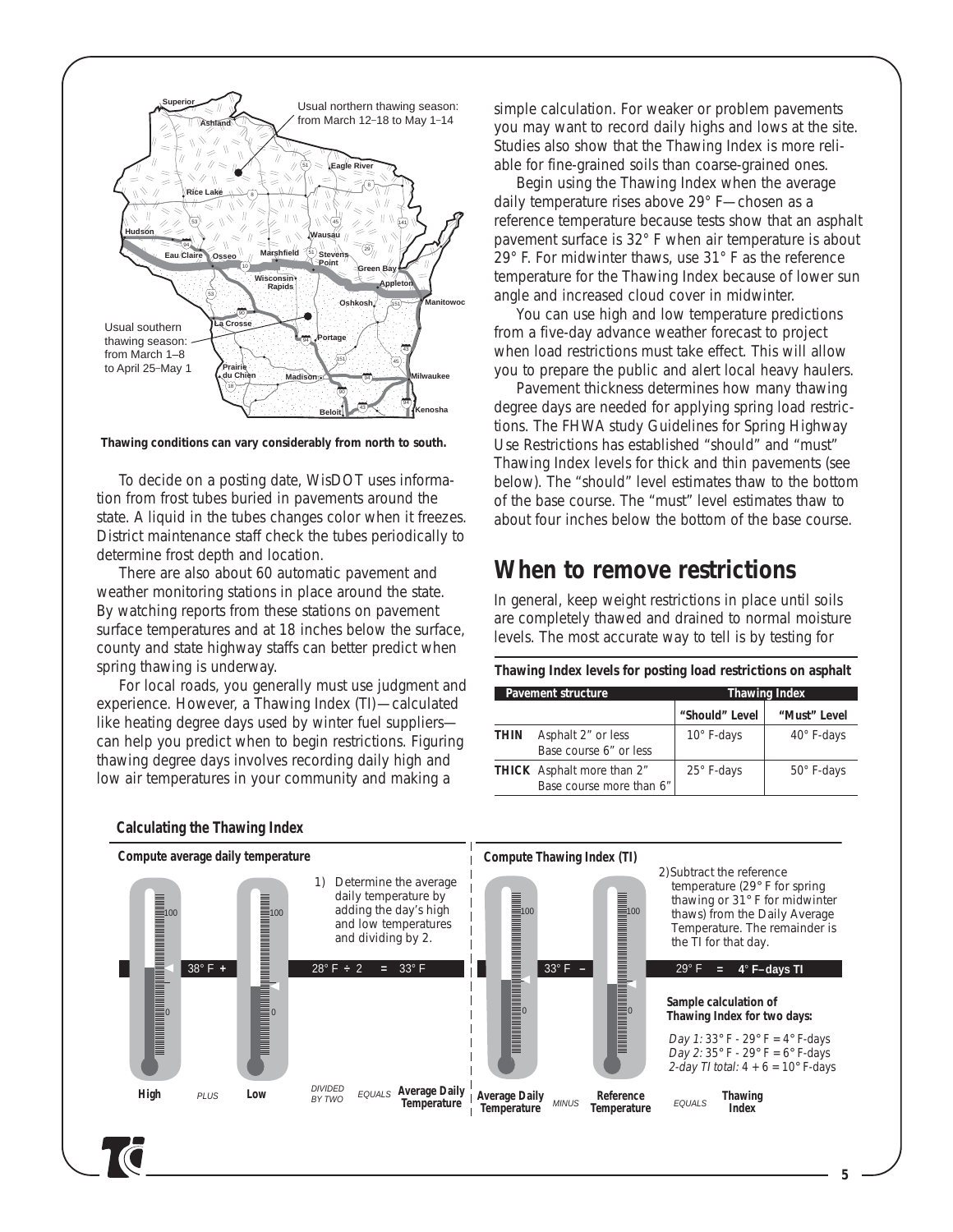deflection. However, combining judgement and experience with an estimate based on the Thawing Index is very economical and will suffice in many cases.

To make this estimate you must know the Winter Freezing Index. The Freezing Index is calculated the same way as the Thawing Index, using 32° F as the reference temperature. Beginning when the average daily temperature has been below 32° F for several days, calculate daily average temperatures. (Add the high and the low for the day and divide by 2.) Subtract the average daily temperature from 32° F and record the result. Keep a running total until spring thawing begins. This total is the winter's freezing index in your area. High and low temperatures reported in the local media may also work well enough for this purpose.

To calculate the total number of thawing degree days until the thaw is complete, multiply the Winter Freezing Index by 0.3. For example, for a Winter Freezing Index of 1375° F-days, the Thawing Index would be 412° F-days: *0.3 x 1375 = 412*

#### **Implementing local weight limits**

#### *Authority*

To institute a permanent weight limit on a road, the local elected board or council should pass an appropriate ordinance and post the necessary signs. For a temporary restriction like spring load limits, the "authority in charge of maintenance" can impose the limits under Section 349.16 of the *Wisconsin Statutes.* 

It may not be clear who is the "authority in charge of maintenance." It is best for the local board or council, at a regularly scheduled meeting, to specifically identify a person or position to have that authority. For county trunk highways, the highway commissioner is commonly chosen. Towns, villages or cities should designate their highway superintendent, road foreman, street superintendent, or similarly titled officer. The board or council should also give this person or position authority to issue special weight permits.

The local authority can impose weight limits on a highway or bridge that they believe will be damaged because of roadbed weakness or other special conditions. Signs must be posted to give notice of the restrictions, and these signs must conform to the current *Manual on Uniform Traffic Control Devices* and the *Wisconsin Supplement* to that manual. For bridges there must be an advance warning sign at the nearest intersection. Limits become enforceable as soon as signs are in place.



It can be complicated to analyze the capacities of individual pavements and bridges. Local authorities may use their judgement and knowledge of existing pavement conditions or may hire a consultant to conduct engineering analyses. Limits based on actual testing will stand up to potential litigation better than those based on experience alone.

Legal authority for establishing weight limits is found in Chapters 348 and 349 of the Wisconsin State Statutes. Chapter 348 establishes restrictions on the size, weight and loading of vehicles. Section 348.15 establishes specific truck weight limitations and exemptions.

Sections 348.25, 348.26 and 348.27 outline the provisions for permits for vehicles of excessive size and weight. Such permits are generally issued by the state Department of Transportation for state highways. Local officials also have authority to issue credentials for their road systems under Section 348.26(2).

Chapter 349 gives state and local agencies authority to regulate movement of heavy vehicles. Section 349.15 provides the authority to establish Class B highways on local roads. Section 349.16 gives the authority for local officials to impose special or seasonal weight limitations. Section 349.17 is the authority for cities, villages, and towns to establish designated truck routes.

#### *Exemptions and enforcement*

State statutes have many provisions permitting overloads for specific commodities such as milk and logs. As a result, some people believe that this special treatment applies to local roads with load restrictions. This is not the case. In fact, local weight limits override *all* special permits in the statutes. Local officials *may* make exceptions, but are not required to.

Once load limits are posted, numerous requests for exceptions are likely. Local agencies may make exceptions, but it is important to be consistent and reasonable. Overusing exceptions weakens the effectiveness of load limit programs.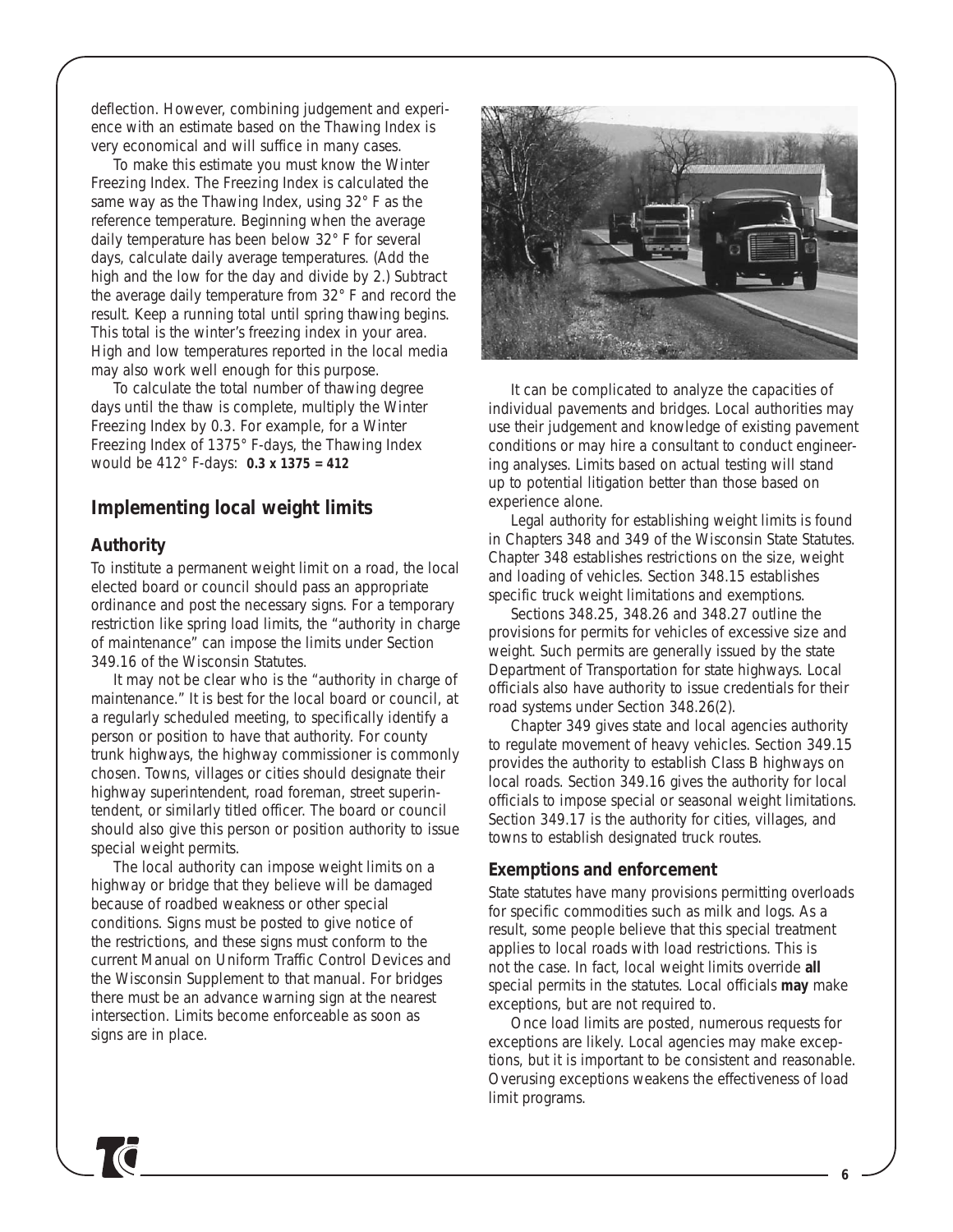*Public agency vehicles are not exempt from weight and size restrictions.* All statutory restrictions and locally adopted weight restrictions apply uniformly to public vehicles as well as private trucks.

To implement your authority to issue exemptions under Section 349.16(3) it is best to put the exemptions in writing. For commodities that will be exempted either seasonally or permanently, make a good faith effort to publish these rules. If, as a local official, you intend to exempt some commodities, you can still restrict their movement by specifying how often each day they may travel on a road. You may also require that they travel at specific times during the day, such as before 7:30 am when overnight temperatures may have temporarily strengthened the road. Like the basic exemptions, these restrictions should be in writing and publicized.

Before posting roads, local agencies should plan how to enforce the limits. Law enforcement officers can order an apparent violator off the highway and issue citations. Repeat violators must pay higher amounts, and the amount to be paid increases with the amount of weight over the limit.

State Patrol officers and county deputies are authorized to enforce weight limits. The State Patrol offers annual training sessions on enforcing truck sizes and weights for local law enforcement officials. Scales used to enforce weight laws must be certified accurate.

Haulers have another considerable incentive to comply. Under Section 86.02 of the Statutes, a party which has caused damage to the highway is liable for triple the cost to repair the damages. These are collected through civil court.

Speed enforcement is also important because damage is increased at high speed.

#### *Permits*

Haulers with loads over the weight and size limitations can request permits for travel on state trunk highways from the Wisconsin DOT. Permits can be for a single trip or multiple trips and are issued at the WisDOT central office in Madison.

Except for vehicles authorized in the Statutes to have excess axle weights (Sections 348.15(3) (bg, br, & bv), trucks which intend to also use local road systems must obtain permission from the local maintenance authority.

Local agencies should establish permit procedures and designate a person with authority to issue them. Assigning this to the same person who establishes weight limits is reasonable and convenient. However, if a different person is issuing permits—the town clerk, for example—it is a good idea to coordinate with the local authority which establishes the limits. Local permit forms may be individualized, but many local officials have found it useful to copy WisDOT forms.

Single trip permits authorize an overweight or oversized vehicle to make one trip over a designated route. The local authority should carefully select roads and bridges that can adequately handle the excess load. Determining these permitted routes can be complex and may require help from an engineering consultant.

When the state puts roads into "thaw status," it reduces maximum weights for single trip permits. It also suspends the authority for moving overweight loads that are divisible (like garbage, logs, agricultural products), and declares certain vulnerable state highways as Class II roadways which limits the maximum weight during spring thaw to a GVW of 80,000. Class II roadways may also be temporarily posted for even lower weight limits.

#### *Signing for weight restrictions*

Weight restriction signs are regulatory and should be white with black lettering to conform with the federal *Manual on Uniform Traffic Control Devices (MUTCD)* and the *Wisconsin Supplement*. Uniform signing

improves cooperation and makes enforcement easier. All weight limit signs must say: "by order of" the local agency.

Class B highway signs should be installed at intersections with other highways.



Bridge weight restriction signs must follow instructions from WisDOT. These signs must include the gross weight and maximum limits for axle loads. Signs should be posted at the bridge and also far enough in advance that trucks can detour around the limited structure.

Permanent special weight signs must be permanently installed and designate the maximum gross weight.



Temporary weight limits such as spring load restrictions should also be on standard signs that are reflectorized and that meet the standards of the *MUTCD*. Hand painted and faded signs are not appropriate.